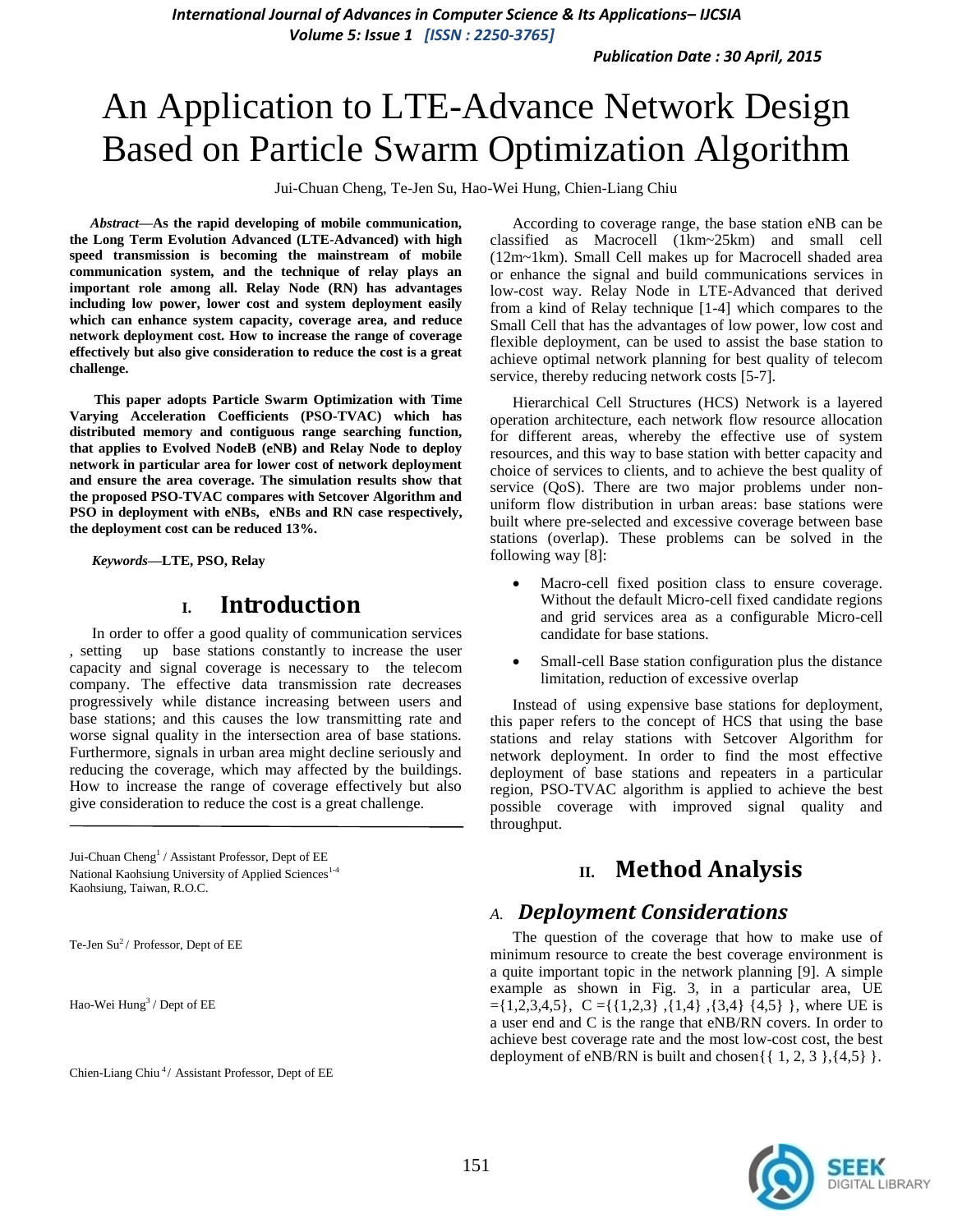#### *Publication Date : 30 April, 2015*



Figure 1. Coverage UE by eNB/RN

## *B. Setcover Algorithm*

- Confirm coordinate (xu, yu) of users distribution.
- Analyze the user intensive block, regard square of 10 x 10 as a unit for user's intensity analysis, calculating the number of users within the block, in accordance with the number of users in the block for intensity level, the high intensity area has high priority to build the base station.
- Build base station in the central point of user intensive block, confirm whether the capacity of the users of this base meets the condition  $(Cu>0)$ &(Cmax), If unsatisfied with the condition, then back to step 2. Where Cu is the number of users covered by the base station, Cmax is the maximum users that can provide for a base station.
- Confirm users number and coordinates that has not been covered, if they meet NUE=0 then end processes, if not, performing calculations NUE and base station distances. Where NUE is the user that has not been covered by a base station.
- Calculate NUE and base station distance: if NUE $\neq$ 0, calculate the distance between NUE and the base station (du), if  $du<(R+r)$ , build a relay node in distances  $(R+r)$  from base station coordinates  $(xi,yi)$  to NUE, otherwise, under the condition de  $\geq (R1+R2)$ deployment of base station. Where R is the radius of a base station coverage, r is the radius of a relay node coverage and de is the distances between base stations 1 and base stations 2.

The setcoverage algorithm flow chart is shown in Fig. 2

## *C. PSO-TVAC*

Particle swarm optimization is a population based stochastic optimization technique that is inspired by social behavior of bird flocking or fish schooling. It is easily implemented in most programming languages and has proven both very effective and quick for a diverse set of



Figure 2. Setcoverage Algorithm Flowchart

optimization problems. Particle Swarm Optimization is modeled as follows [10]:

$$
v_{id}(t+1) = w v_{id}(t) + c_1 rand(1) (p_{id} - x_{id}) + c_2 rand(1) (p_{gd} - x_{id})
$$
 (1)

$$
x_{id}(t+1) = x_{id}(t) + v_{id}(t+1)
$$
 (2)

where

| $v_{id}(t+1)$        | : velocity of particle <i>i</i> at iteration $t+1$              |  |  |  |
|----------------------|-----------------------------------------------------------------|--|--|--|
| $v_{id}(t)$          | : velocity of particle $i$ at iteration $t$                     |  |  |  |
| $x_{id}(t+1)$        | : position of particle <i>i</i> at iteration $t+1$              |  |  |  |
| $x_{id}(t)$          | : position of particle i at iteration $t$                       |  |  |  |
| c <sub>1</sub>       | : cognitive parameter                                           |  |  |  |
| c <sub>2</sub>       | : social parameter                                              |  |  |  |
| $rand()_1$<br>U(0,1) | random number uniform distribution<br>$\mathbb{R}^{\mathbb{Z}}$ |  |  |  |
| $rand()$ ,<br>U(0,1) | random number uniform distribution<br>$\mathbb{R}^{\mathbb{Z}}$ |  |  |  |
| $p_{id}$             | : <i>pbest</i> position of particle <i>i</i>                    |  |  |  |
| $p_{gd}$             | : <i>gbest</i> position of swarm                                |  |  |  |
| w                    | : inertia weight                                                |  |  |  |
|                      |                                                                 |  |  |  |

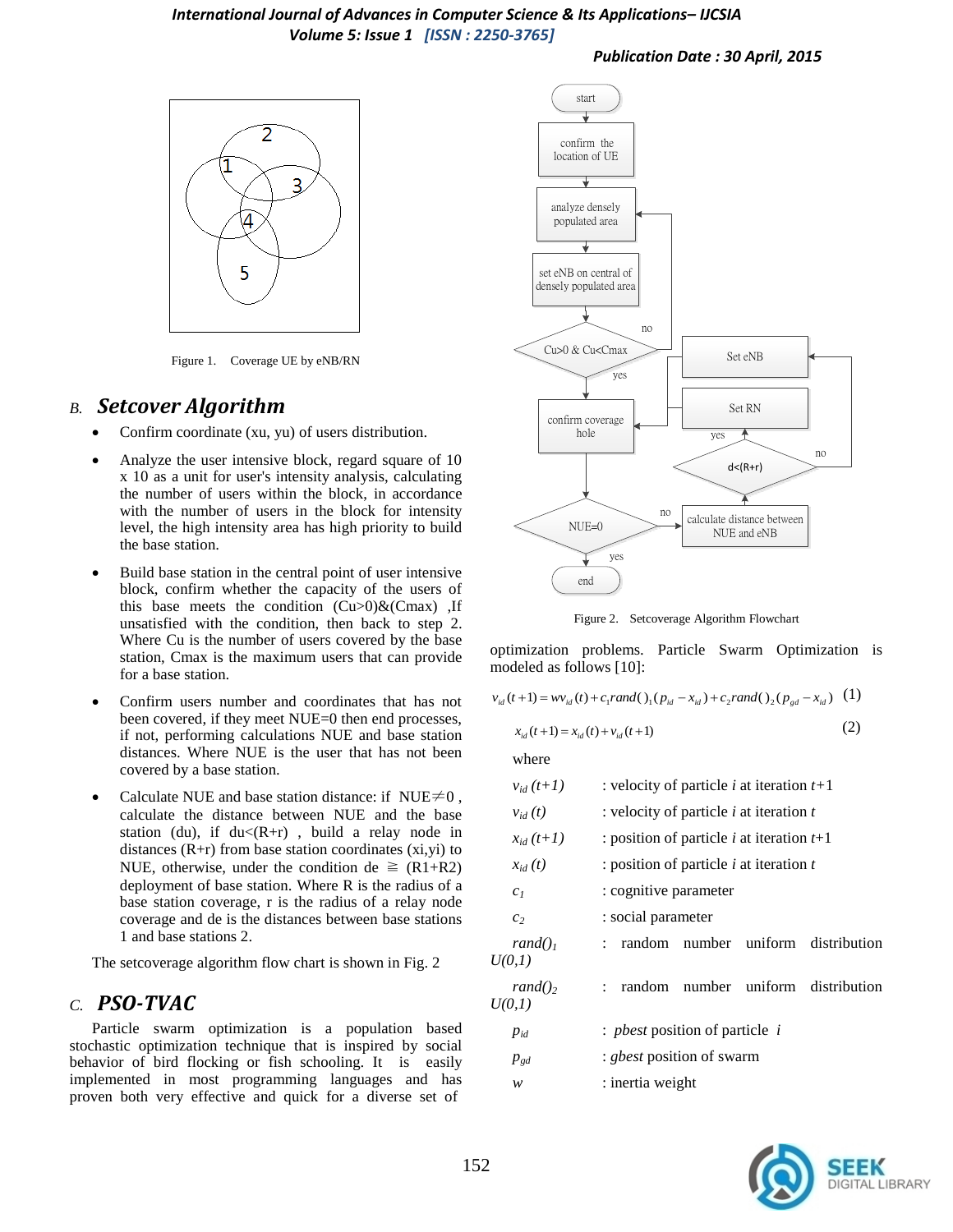*Publication Date : 30 April, 2015*

The PSO-TVAC enhance the global search in the early part of the optimization and to encourage the particles to converge toward the global optimum at the end of the search. With a large cognitive parameter and small social parameter at the beginning, particles are allowed to move around the search space, instead of moving toward the population best. However, a small cognitive parameter and a large social parameter allow the particles to converge to the global optimum in the latter part of the optimization. Under this development, the cognitive parameter  $c_1$  starts with a high value c1max and linearly decreases to  $c_{1min}$ . Whereas the social parameter  $c_2$  starts with a low value  $c_{2min}$  and linearly increases to  $c_{2max}$ . This modification can be mathematically represented as follows:

$$
c_1(t) = (c_{1\text{max}} - c_{1\text{min}})(\frac{T_{\text{max}} - t}{T_{\text{max}}}) + c_{1\text{min}}
$$
(3)

$$
c_2(t) = (c_{2\min} - c_{2\max})(\frac{T_{\max} - t}{T_{\max}}) + c_{2\max}
$$
 (4)

The PSO algorithm flow chart is shown in Fig. 3





## **III. Experimental Results**

This paper, planning in the length and width of the 100 Km square area within the random set of 200 users, as shown in Fig. 4. In order to meet the four objectives of construction: the network coverage, network capacity, service quality and cost goals, under the limit of above conditions, Setcover Algorithm, PSO and PSO-TVAC is applied in (1) Base station deployment and (2) Base station and relay node deployment situations, respectively. The PSO and PSO-TVAC parameters are shown in Table 1.

The experimental results in Table 2 - 3 and Fig. 5 - 7 indicated that the cost ratio of deployment planning with base stations and relays by the presented PSO-TVAC method is relatively inexpensive among all.

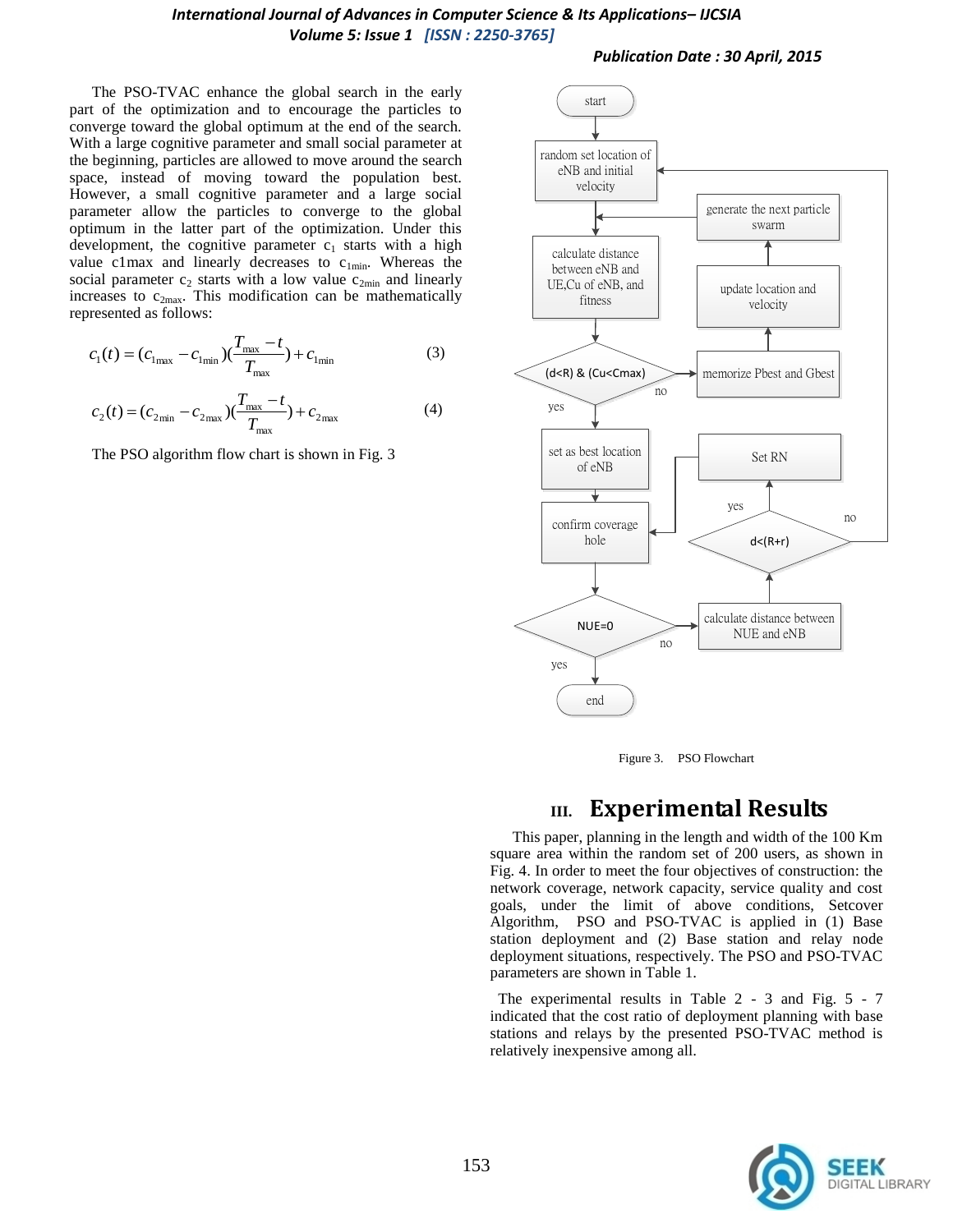#### *Publication Date : 30 April, 2015*



Figure 4. UE Location



Figure 5. PSO-TVAC in (a) eNB (b) eNB and RN



Figure 6. PSO in (a) eNB (b) eNB and RN



Figure 7. Setcover Algorithm in (a ) eNB (b) eNB and RN



| Scenarios range          | 100x100(km)    |  |  |
|--------------------------|----------------|--|--|
| UE number                | 200            |  |  |
| eNB radius range         | 3.5(km)        |  |  |
| RNradius range           | 1(km)          |  |  |
| eNB cost                 | $10$ (unit)    |  |  |
| RN cost                  | $2.5$ (unit)   |  |  |
| iteration                | 300            |  |  |
| particle number          | 100            |  |  |
| W                        |                |  |  |
| c1                       | 1.2            |  |  |
| c2                       | 1.2            |  |  |
| eNB Transmit Power       | 47dBm          |  |  |
| <b>RN</b> Transmit Power | 48dBm          |  |  |
| cmax                     | 6 (UE unit)    |  |  |
| c1 initial               | $\overline{2}$ |  |  |
| c1 final                 | 0.5            |  |  |
| c2 initial               | 0.5            |  |  |
| c <sub>2</sub> final     | $\overline{2}$ |  |  |

TABLE II. COST COMPARISON IN ENBS

| Cost<br>eNBs | <b>PSO-TVAC</b> | P <sub>SO</sub> | <b>Setcovering Algorithm</b> |
|--------------|-----------------|-----------------|------------------------------|
| eNB number   | 102             | 107             | 112                          |
| cost         | 1020<br>(unit)  | 1070<br>(unit)  | $1120$ (unit)                |

TABLE III. COST COMPARISON IN ENBS AND RN

| Cost<br>eNB and RN | <b>PSO-TVAC</b> | <b>PSO</b>      | <b>Setcovering Algorithm</b> |
|--------------------|-----------------|-----------------|------------------------------|
| eNB number         | 75              | 83              | 90                           |
| RN number          | 52              | 33              | 17                           |
| cost               | 880<br>(unit)   | 912.5<br>(unit) | 942.5(unit)                  |

# **IV. Conclusion**

In this paper, we have presented an application to LTE-Advance network design based on PSO-TVAC algorithm that combined with LTE-Advanced relay technology to optimize the system deployment, that meet customer service needs, and to achieve the goal of low-cost, flexible deployment. By comparing simulation results, using PSO-TVAC algorithm optimizes base stations and relays for network planning, the deployment costs are relatively lower, and can be reduced 13.7%. The demonstrated examples are compared favorably with other available methods, which illustrate the better performance of the proposed PSO-TVAC methodology.

## *References*